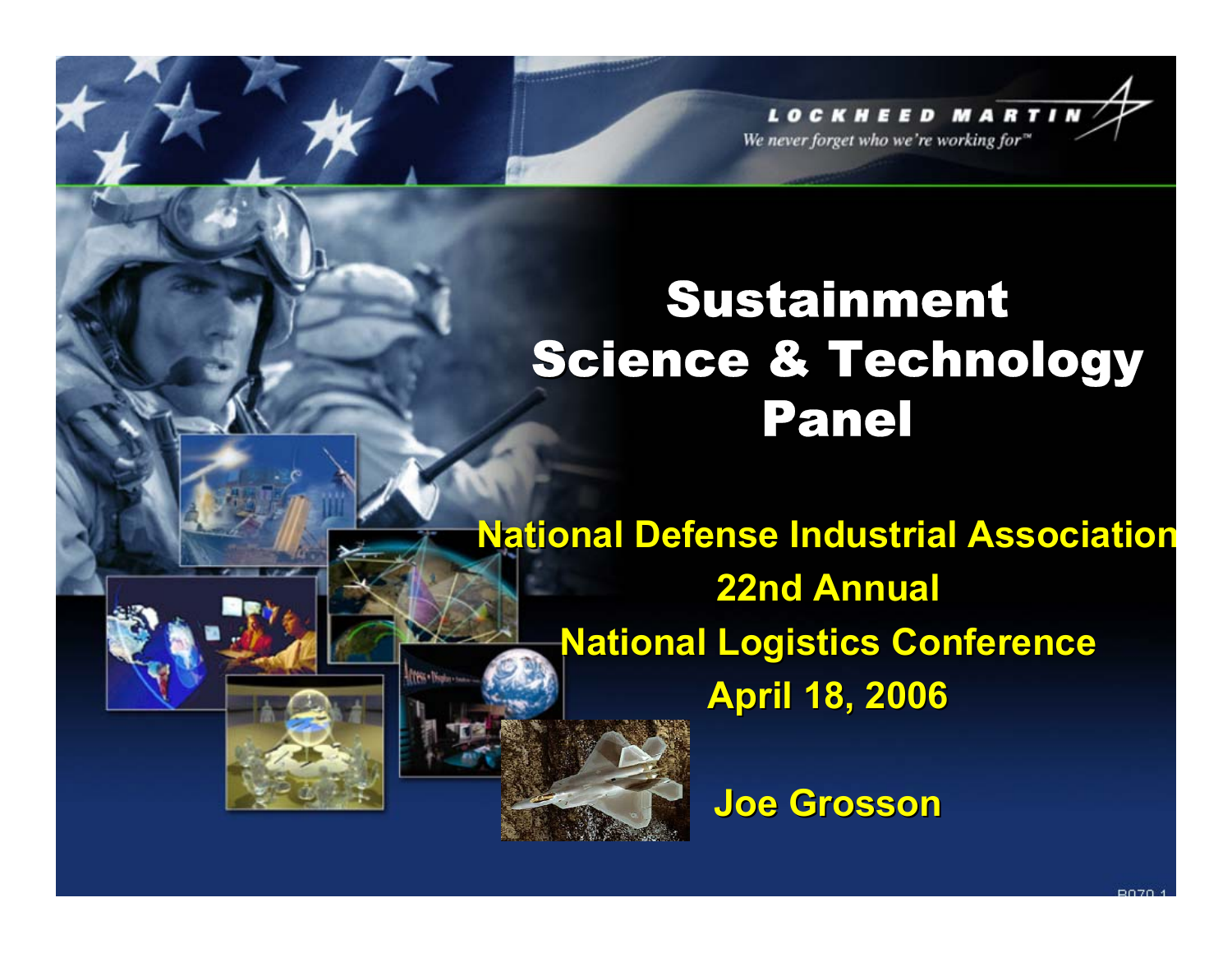## **Panel Members Panel Members**

### **Panel Co-chairs:**

- $\bullet$  **RADM Lenn Vincent, USN (Ret.) Defense Acquisition University, Industry Chair**
- **Joe Grosson, Managing Director, Enterprise Logistics Technology Office, Lockheed Martin**

## **Speakers:**

- •**Dr. Anil Varma, GE Global Research Center**
- $\bullet$ **Dr. Robert M. Cranwell, Sandia National Laboratories**
- $\bullet$  **MGEN Dennis Jackson, USA (Ret.) Oak Ridge National Laboratory**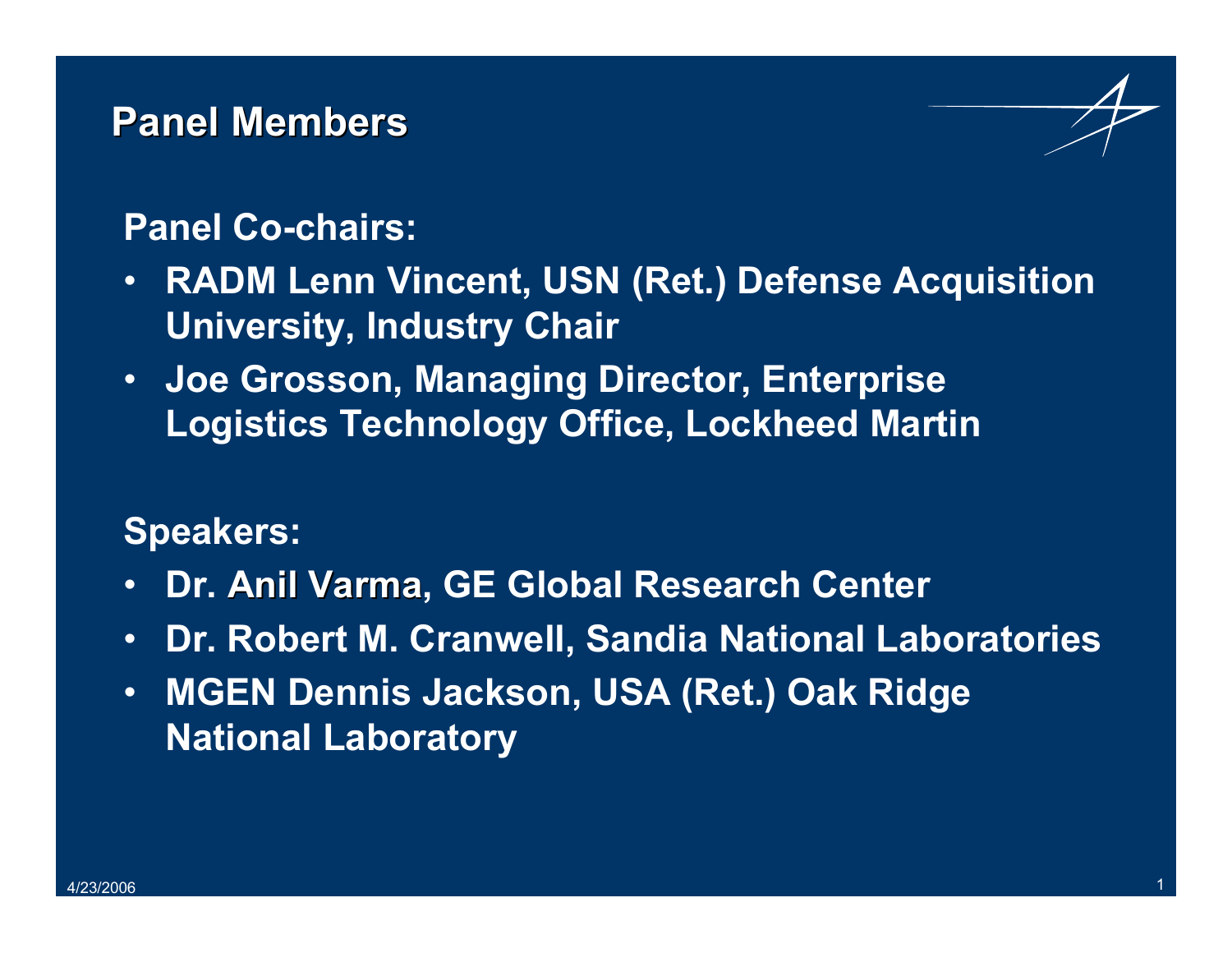### **Boyd's OODA "Loop" Boyd's OODA "Loop"**



Note how orientation shapes observation, shapes decision, shapes action, and in turn is shaped by the feedback and other phenomena coming into our sensing or observing window. other phenomena coming into our sensing or observing window.

Also note how the entire "loop" (not just orientation) is an ongoing many-sided implicit cross-referencing process of projection, empathy, correlation, and rejection. of projection, empathy, correlation, and rejection.

From "The Essence of Winning and Losing," John R. Boyd, January 1996. From "The Essence of Winning and Losing," John R. Boyd, January 1996.

Defense and the National Interest, http://www.d-n-i.net, 2001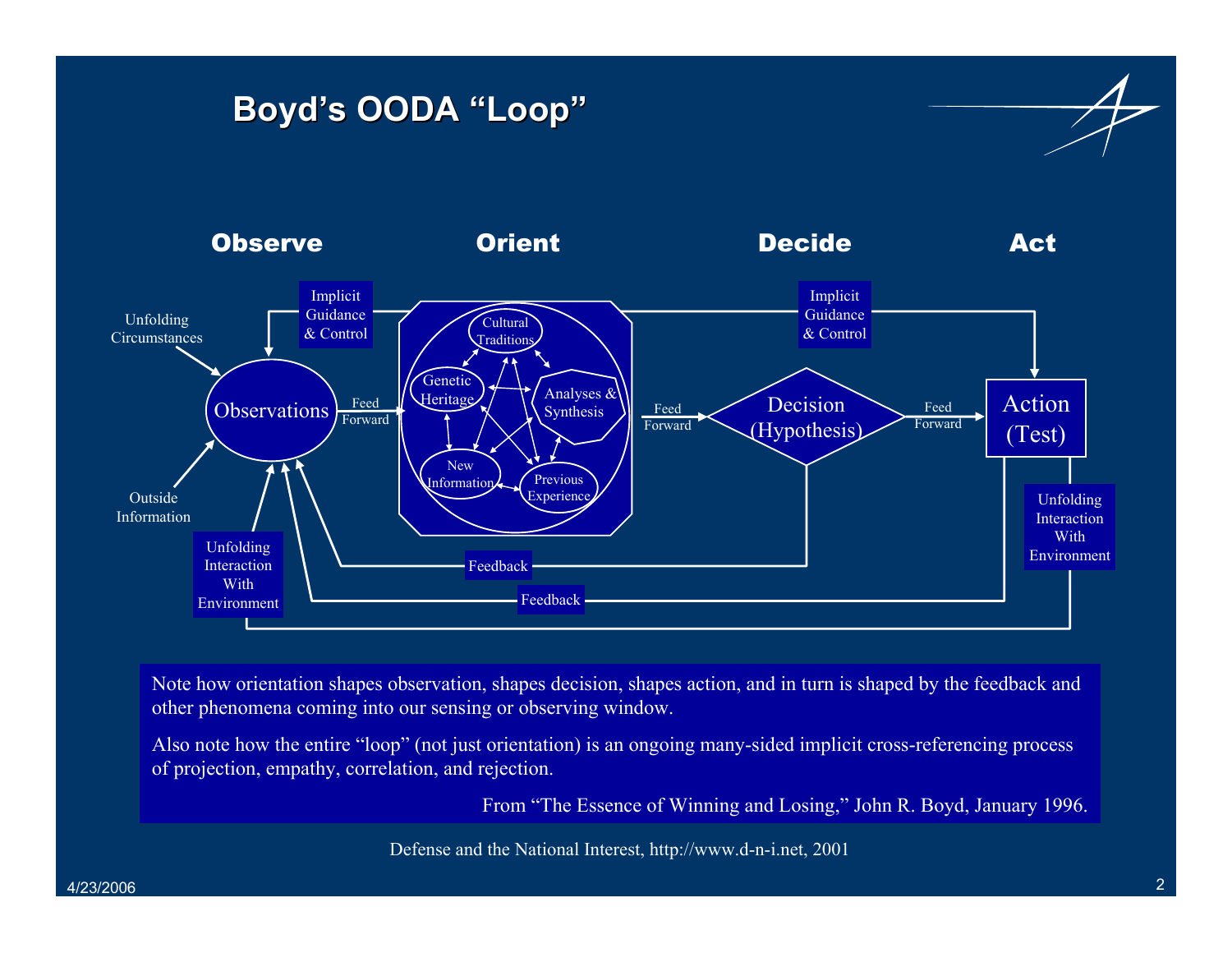## **Boyd's OODA "Loop" Simplified Boyd's OODA "Loop" Simplified**



- Observe:
	- Scan the environment and gather data from it
- Orientation:
	- –synthesize the data into information & knowledge
- Decide:
	- Evaluate options and select course of action
- Act:
	- Execute and re-cycle through the loop

## *Result: Result:*

*Act quickly and continuously to out think and Act quickly and continuously to out think and out maneuver the adversary out maneuver the adversary*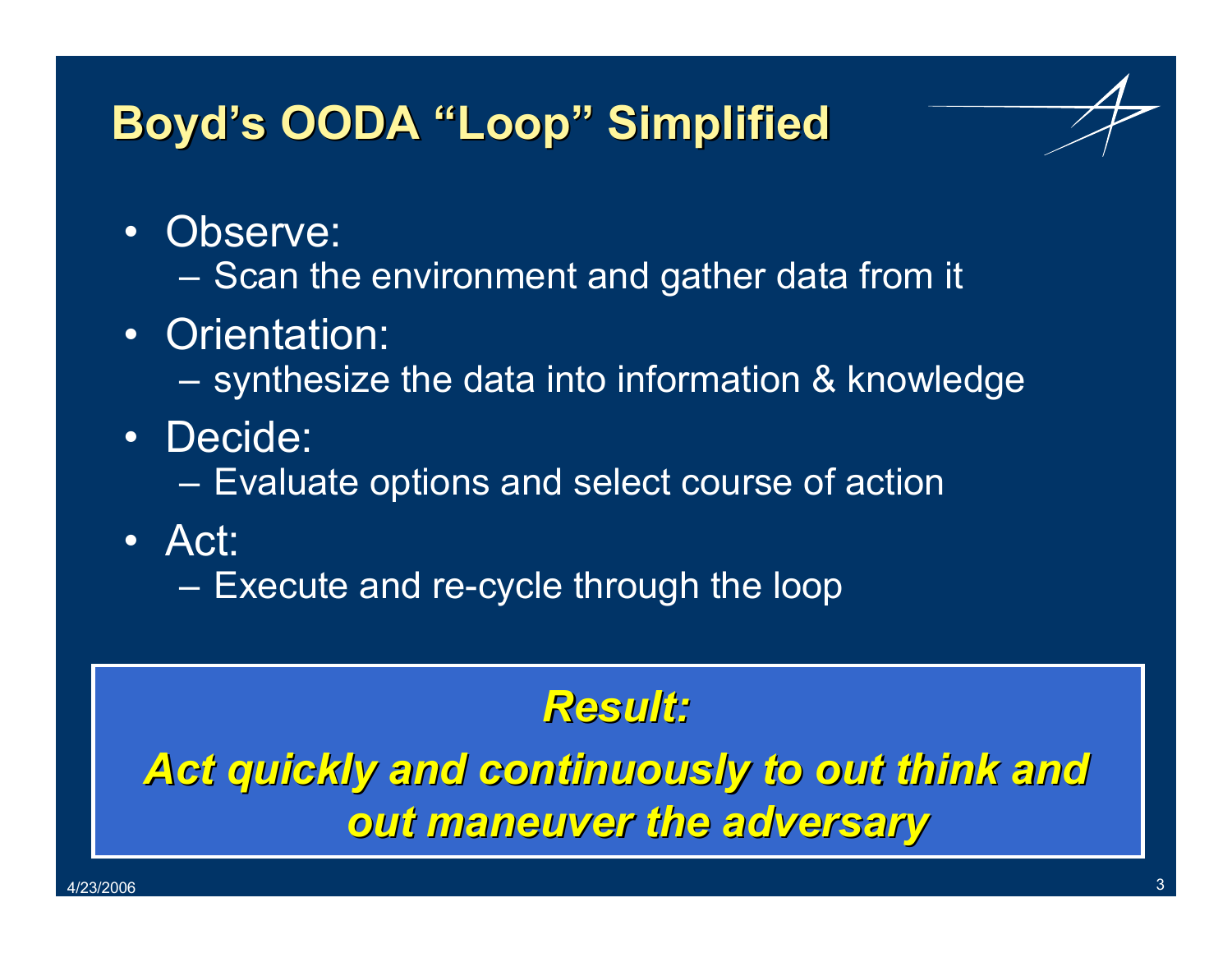## **How can we apply this to logistics? How can we apply this to logistics?**

- Technology is continuously increasing the flow of data, organizing it into information and knowledge and therefore allowing actionable decisions to be made faster and faster
- We must continuously move around the OODA loop in an endless cycle, constantly reorienting faster than our adversaries

**Providing the right capability at the right time with optimal sustainment of the warfighter sustainment of the warfighter Faster and better then the adversary all the time Faster and better then the adversary all the time**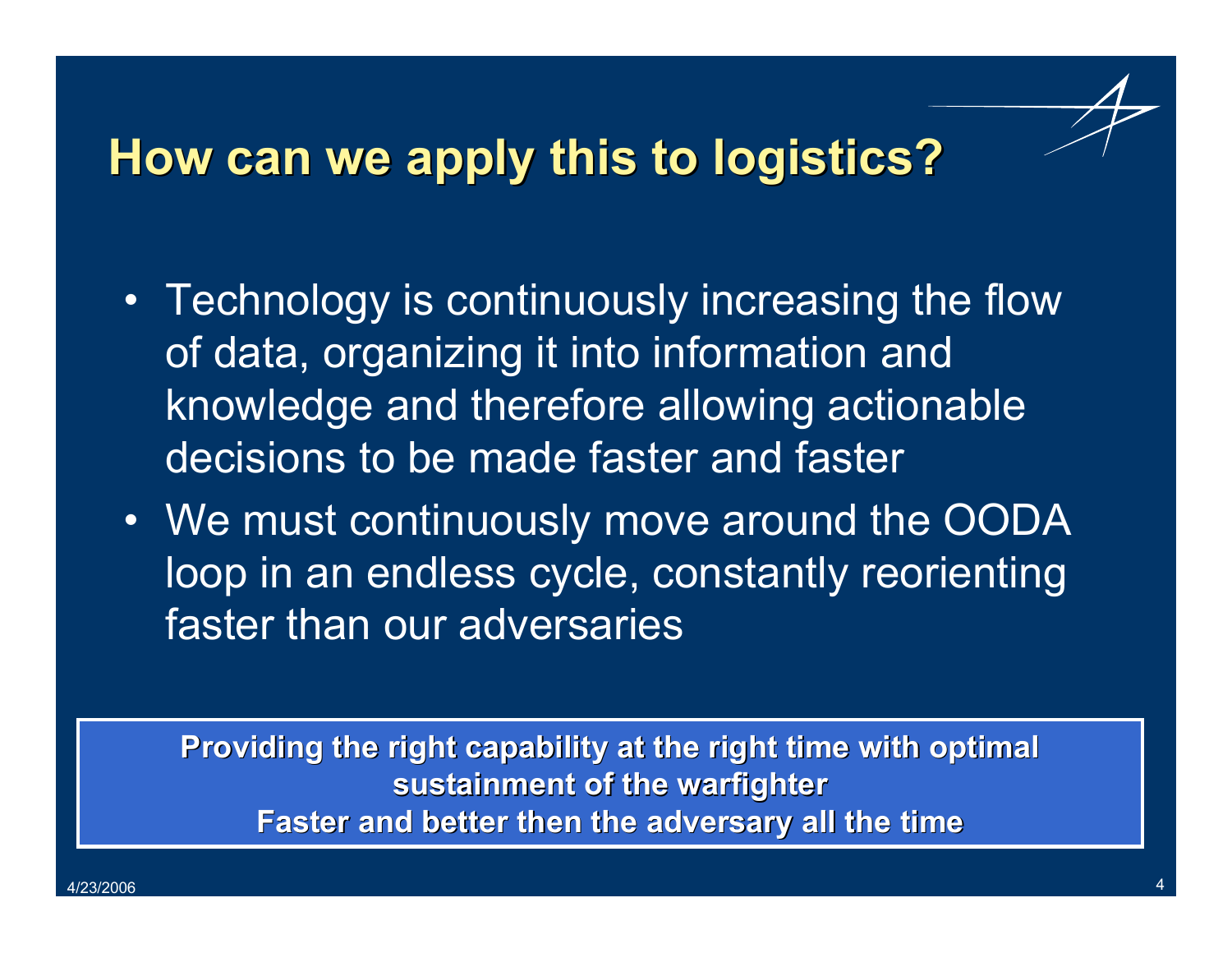#### **Notional Logistics OODA Loop**

#### **Observe Observe**

•**C&C**•**Intelligence** •**Surveillance** •**Readiness Assessment**•**Port & Connector Service Status**•**Integrated Planning**

#### **Orient**

•**Situational Awareness**•**I & D Level Depots** •**Pre-positioned Stock**•**Visualization Environment**•**TAV & ITV**•**Distribution & Transportation Infrastructure**

#### **Decide**

•**C2 Logistics Com. & Control w/autonomous reaction**•**Deploy sustainment infrastructure**•**Preposition** •**Initiate flow of Capability** •**Energize the global supply chain & Reverse Logistics** •**Ensure TAV & control of connectors**

#### **Act**

•**Execute & Manage the Supply Chain of materiel, support & personnel with autonomous action**•**infrastructure with TAV/ITV & rapid command decisions**•**Trigger based stimuli for SCM**•**Distance access to maintenance & sustainment knowledge**

**Dynamic Adjustment Decision Management Visibility, Communication,** 

**Knowledge Processing & Task Execution**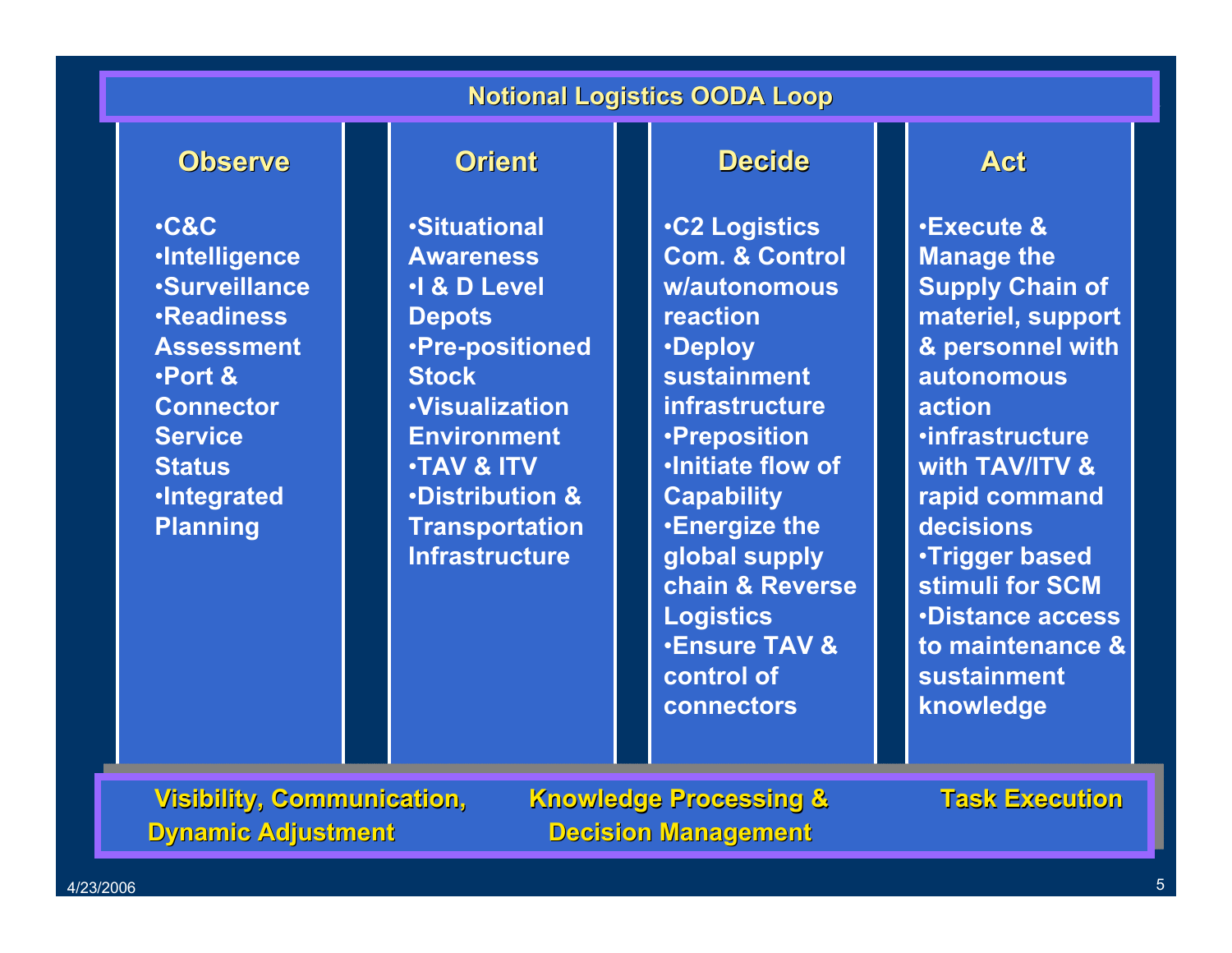*Sense*

#### **Focused Logistics Command & Control ~ Functional Flow** *Respond*



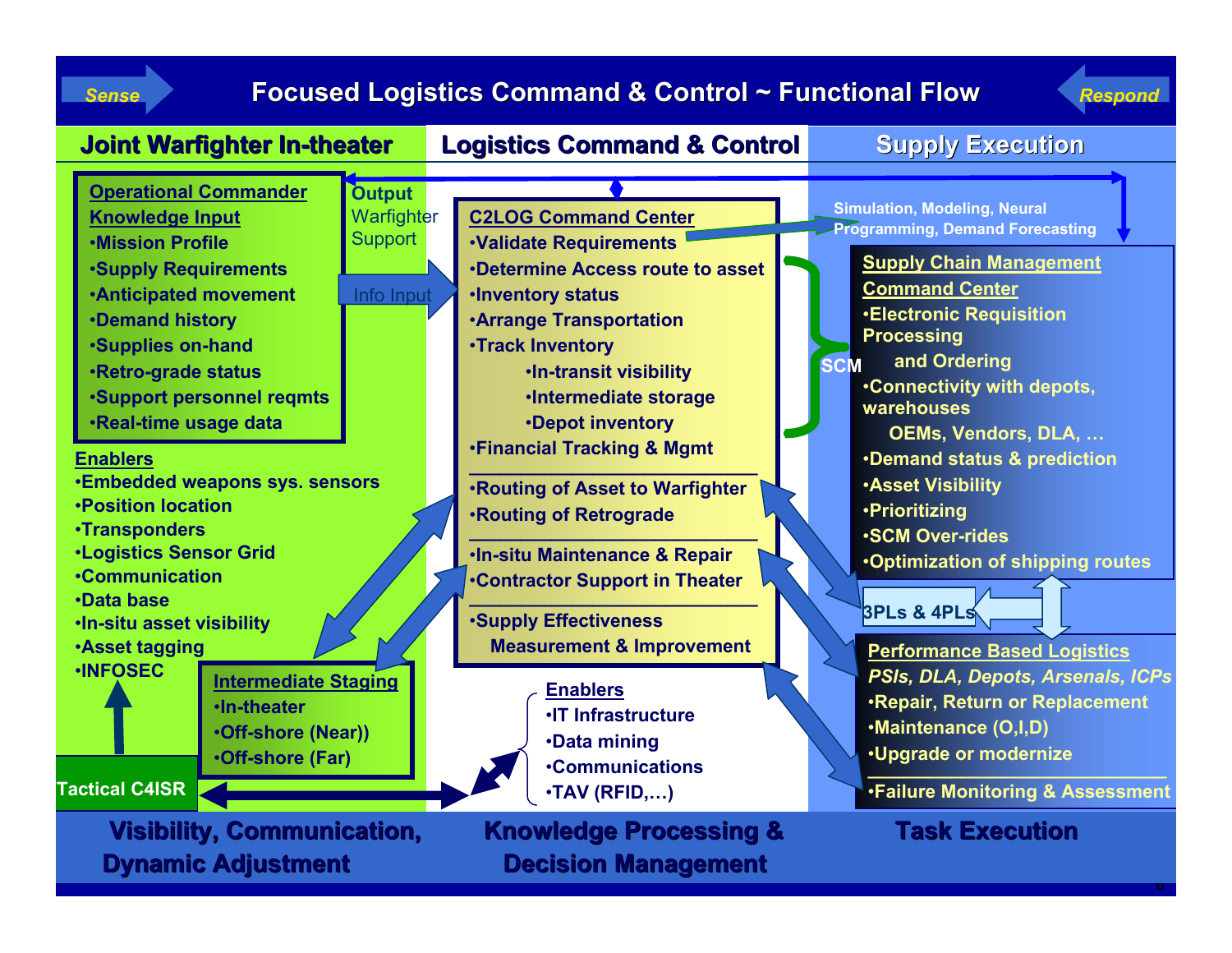## **Logistics Technology Enablers**

•**Diagnostics, Prognostics and health management** •Embedded sensors & algorithms •Performance & Failure Prediction •Anomaly Detection •**Modeling, simulation, forecasting, trending** •Adaptive Logistic Models, Interoperability, Integration of Heterogeneous Processes •**Decision Support** •Data/Information fusion, Classification, Ontology, Strategic Decision Support, Mission Planning, Intelligent Agents, Optimization •**Common operating picture visualization environments; situational awareness** •Geospatial, Audio/Visual Integration, Common Intelligence Picture, Knowledge Representation, Supervisory Decision Making •**Information Assurance & Communications** •Wearable Devices, Smart Cards, Biometrics, WI-FI, PKI, VOIP, Speech Recognition, bandwidth usage reduction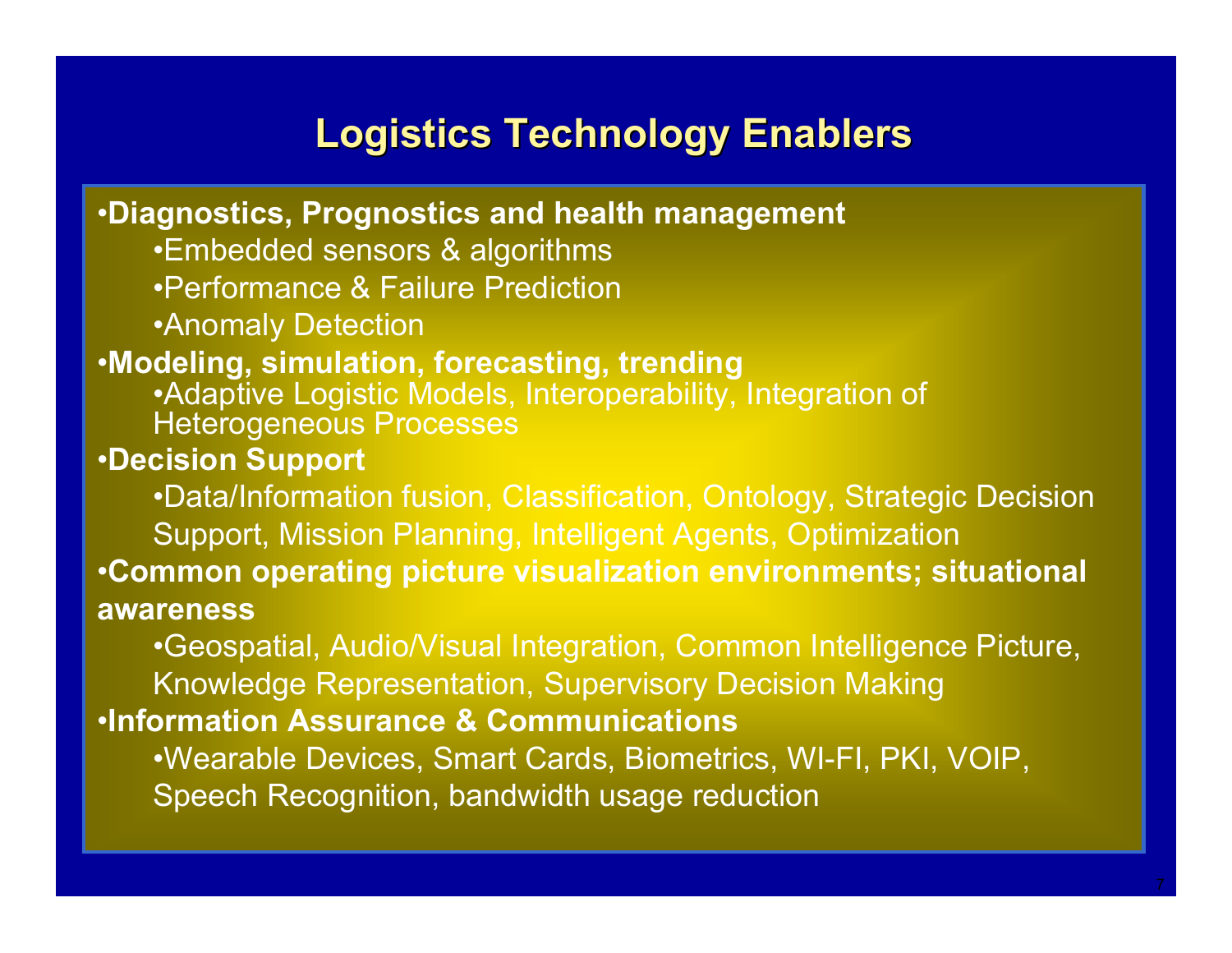## **Logistics Technology Enablers Logistics Technology Enablers**

### •**Automated Identification Technology beyond RFID** •Electrical signature analysis, system processes, data base management, and integration for TAV & ITV •**Logistics Enterprise Architectures** •Enterprise Services, Web Services, Public Sector Vertical Applications, Open Source Technologies, Information Extraction, Business Process Monitoring & Automation, ERP; Data Portals and portal services •**Knowledge systems & coalition force knowledge sharing** •Adaptive Logistic Models, Information Extraction, Semantic Web, XBRL, XML/SOAP Engines •**Automated Decision Tools** •Data/Information fusion, Collaboration, Classification, Ontology, Strategic Decision Support, Mission Planning, Intelligent Agents, Optimization, Forecasting •**Other: design for maintenance free operation, embedded AIT, Warehouse Automation, in-theater support, e.g. MULE**